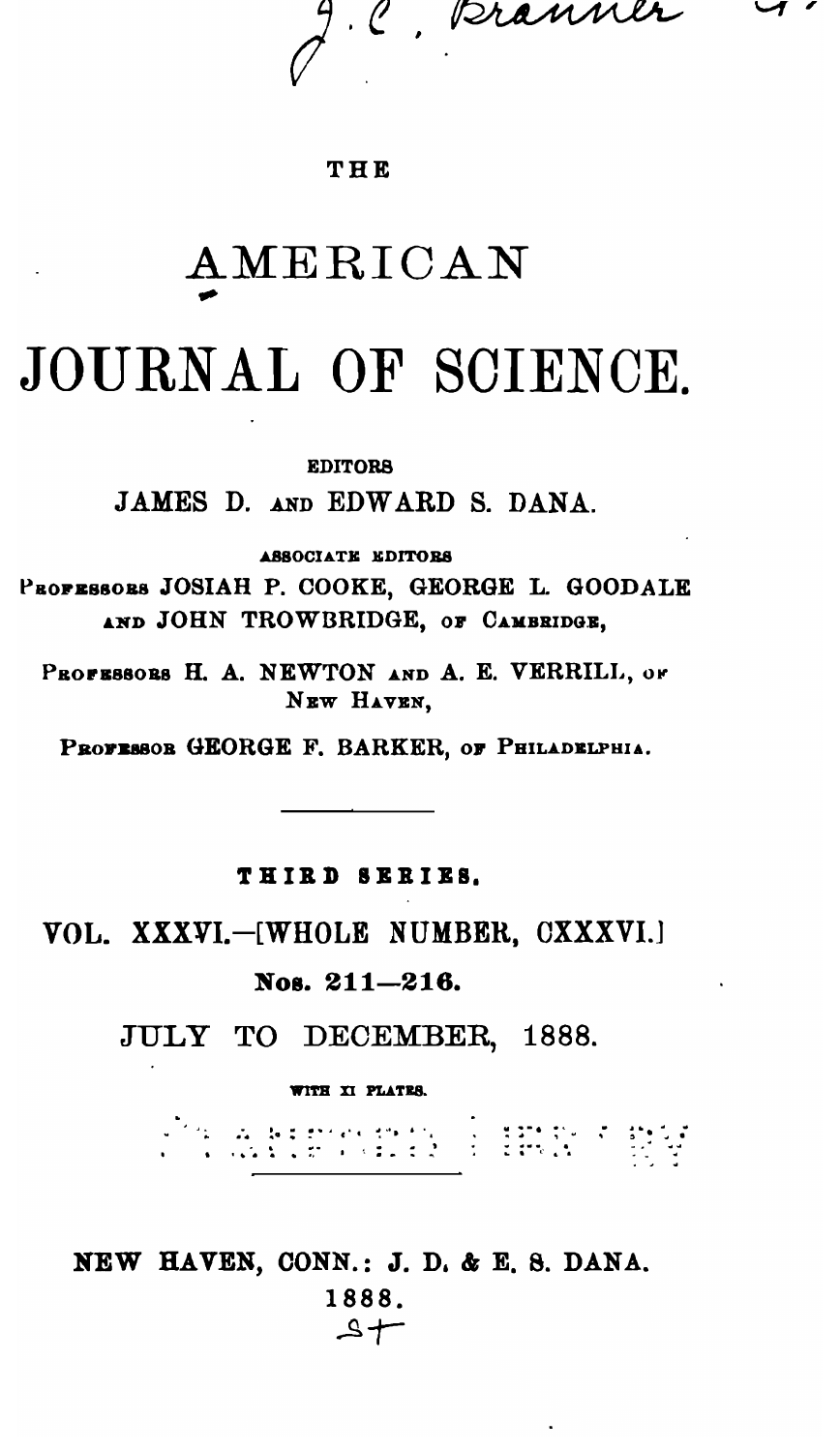## ART. *XXXII.-Preliminary 1Wtwe* of *BeryU.onite, a 1l£1l' mineral,.* by EDWARD S. DANA.

A FEW weeks since the writer received for examination some specimens of a mineral, the identity of which the tinder had been unable to establish. A brief study made it clear that the mineral was new, and one offering a number of points of more than usual interest. A complete account of the mineral cannot be given until two or three months later, although the essential characters now known prove beyond a doubt that it is new; a preliminary notice at this time, therefore, seems to be desirable.

The specimens of the mineral in hand consist for the most part of isolated crystals, or parts of crystals, and broken frag· ments from the size of a pea upwards. The largest crystal found is nearly an inch across, and the largest broken mass has a surface of  $1\frac{1}{2} \times 1\frac{1}{2}$  inches and a thickness of  $\frac{3}{2}$  inch. The crysta18 belong to the orthorhombic system, or if they vary from this the deviation is very small They are short prismatic or tabular in habit. They show one highly perfect cleavage, as perfect as that of topaz; a second nearly perfect but interrupted at right angles to it (measured  $90^{\circ}$  0'), a third very imperfect corresponding to the third pinacoid plane apparently at right angles to the others, and a fourth, in the zone of the last two corresponding to a prism of very nearly 60°. Calling' the plane of perfect cleavage the base, *c,* and making the cleavage prism,  $m$ , the unit prism, the second cleavage is brachydiagonal *b,* the third macrodiagonal *a.* The crystals are highly modified: in the prismatic zone there are seven prisms developed. the unit prism *m,* two macro-prisms and four brachy-prisms. The macrodome zone is also highly developed, the planes here corresponding very nearly in angle to the several prismatic planes measured from the same pinacoid plane  $a$ , in other words, the axes  $b$  and  $c$  are nearly equal. Only one brachydome has been noted. Of pyramids there are upwards of ten forming several prominent zones. Many of the crystals are twins and sometimes repeated twins with the cleavage prism, *m,* of nearly 60° as the twinning plane-these are contact twins. A few examples have also been noted of what are apparently penetration-twins having a pyramid in the unit series and in· clined on *c* about 60° as the twinning-plane. If we make this the unit pyramid,  $p$ , the approximate axial ratio is :

$$
\tilde{a}:\bar{b}: \dot{c}=0.57:1:0.94.
$$